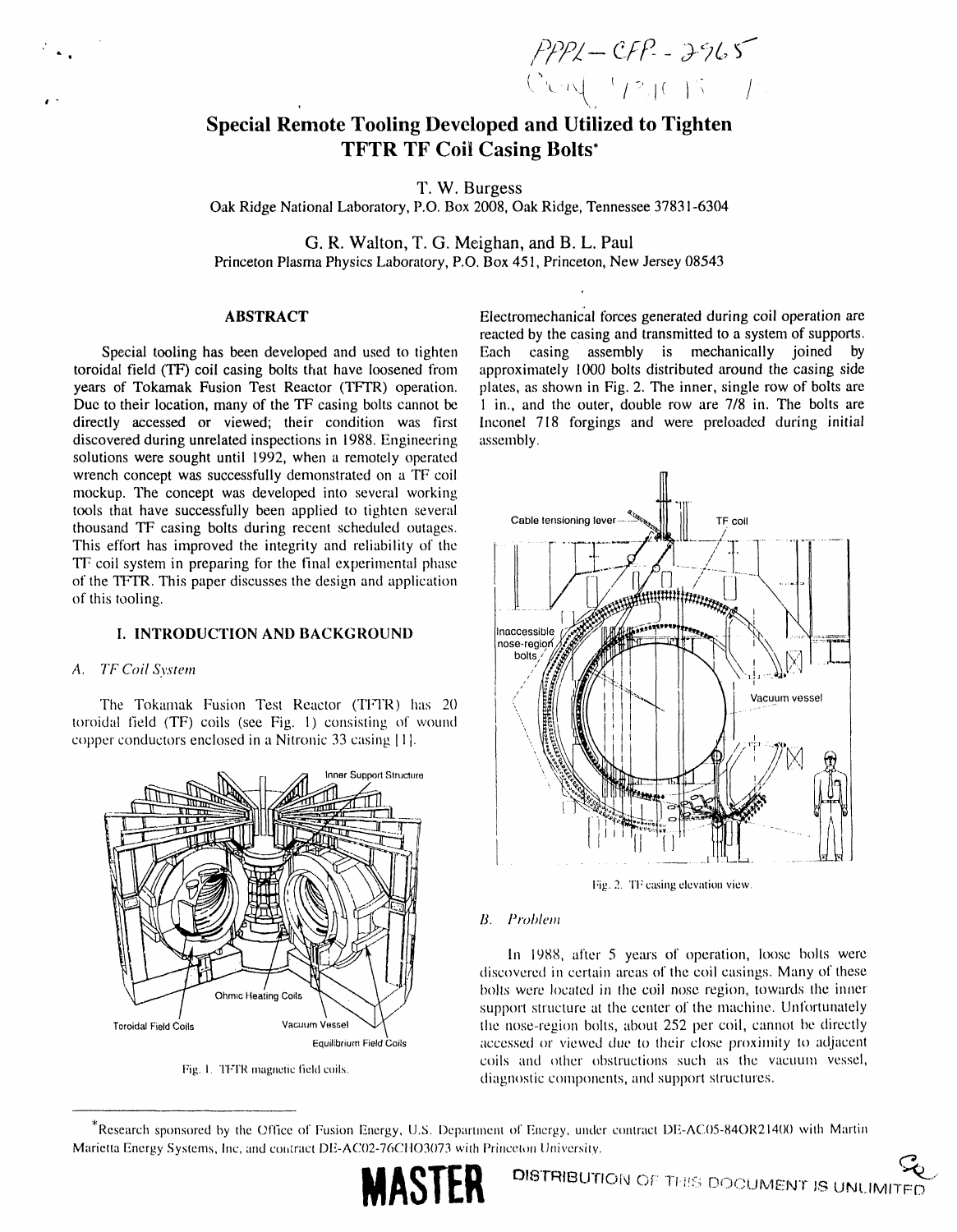## **DISCLAIMER**

 $\sim$ 

I

 $\Delta$ 

This report was prepared as an account of work sponsored by an agency of the United States Government. Neither the United States Government nor any agency thereof, nor any of their employees, makes any warranty, express or implied, or assumes any legal liability or responsi**bility for t**he **accuracy**, **compl**e**t**e**n**e**ss**, **or us**e**fuln**e**ss of any information, apparatus**, **product, or** process disclosed, or represents that its use would not infringe privately owned rights. Reference h**e**rei**n** to a*n*y **s**pecific commercial **p**roduct, pro**c**ess, or service by tra**d**e name**,** t**r**a**d**emar**k**, manufacturer, or otherwise does not necessarily constitu**t**e or imply its endorsement, recommendation, or favoring by the United States Government or any a**g**ency thereof. *T*he views and opinions of au**t**hors expressed herein do not necessarily state or reflect tho*s*e of the United States Go*v*ernme**n**t or **a**n**y ag**enc**y** the**r**eof.

 $\langle \cdot \rangle_{\rm{in}}$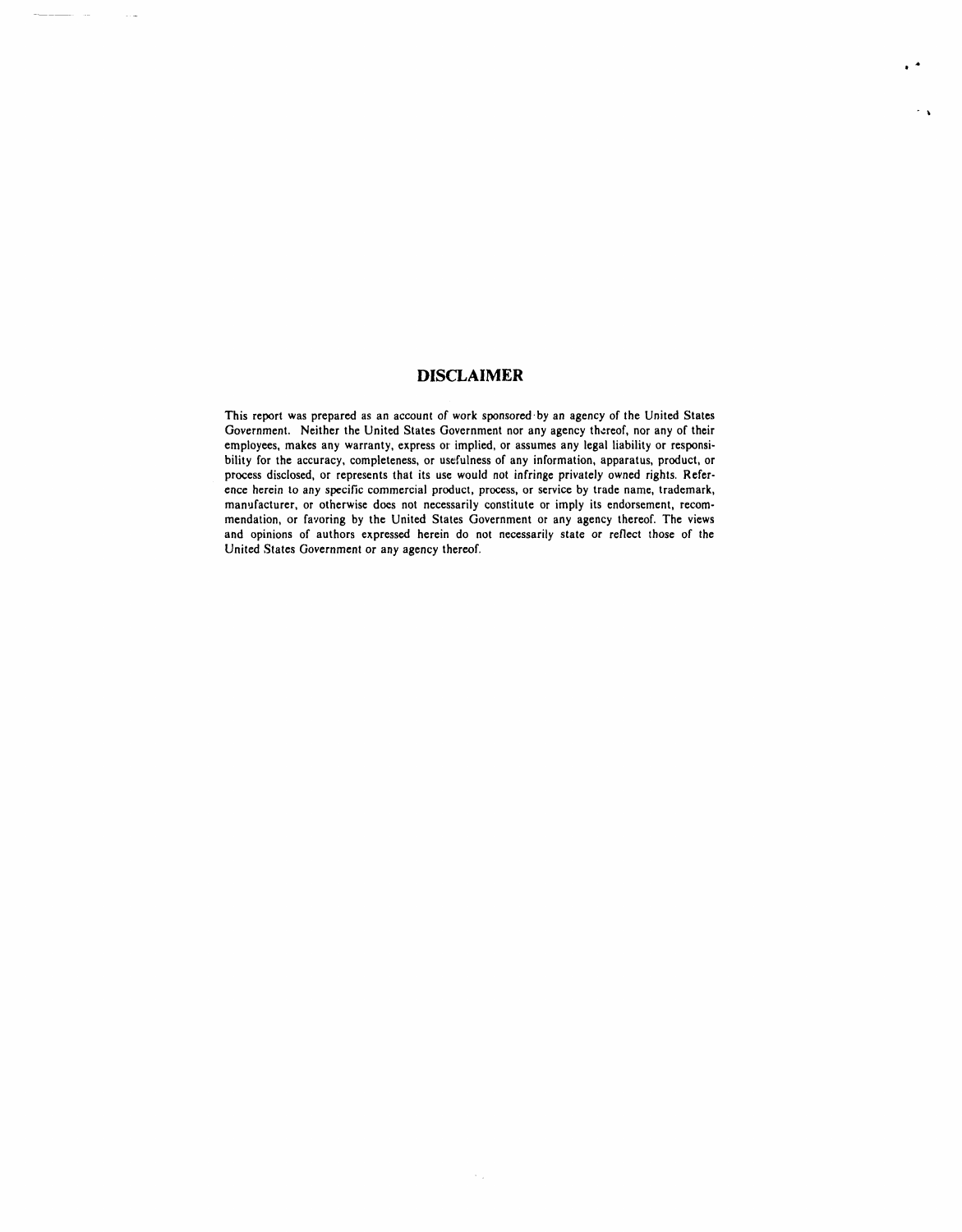### *C*. *Implications and Solution* \_\

A thorough study of the problem did not yield any  $\overrightarrow{a}$  .  $\overrightarrow{a}$ passages leading to the bolts, along with many different  $\bigotimes_{n=1}^{\infty} \bigotimes_{n=1}^{\infty}$  operating cable  $\bigcap_{n=1}^{\infty}$ bolt-tightening device would have to be very compact, time number of bolts to be tightened, was very constraining. A addition to the small passages.  $\mathbb{Z}$ efficient, and capable of negotiating various obstructions in

A mechanical analysis of the casing condition showed that the coils could be safely operated close to their design limits and that operation could therefore continue. However, some of the loose bolts had backed away from the casing and  $\left\{\begin{array}{c} \text{dim}\mathfrak{P} \\ \text{dim}\mathfrak{P} \end{array}\right\}$ some of the loose bolts had backed away from the casing and were impinging on the dielectric insulation between the coil side plates in 4 of the 20 coil interfaces. The  $1/8$ -in.-thick could be indefinitely interrupted by electrical shorts in these  $\sim$ dielectric layer, an epoxy resin glass (G11), electrically divides the TF coil casings into quadrants to prevent electrical currents in the toroidal direction. TFTR operations areas, and some bolts had started to penetrate the dielectric Fig. 3. TF casing bolt tool assemblies: 7/8-in. bolt inner row tool (top left),<br>
7/8-in. bolt outer row tool (bottom), I-in. bolt tool (top right)

Unique remote tools capable of reaching and manipulating the nose-region bolts were successfully developed and demonstrated on a TF coil mockup in 1992. The tools were successfully used during the recent scheduled 7/8-in, Inner row outages to tighten the 1008 bolts in the dielectric regions of the coils. The tools were then used to tighten the remaining 4032 nose-region bolts to improve the mechanical condition ¢**)**1the entire system.

### **II. TOOLING DESCRIPTION**

Three different tools were developed (see Fig. 3). Each is similar in design and operation and differs primarily in the of the entire system.<br> **II. TOOLING DESCRIPTION**<br>
Three different tools were developed (see Fig. 3). Each is<br>
similar in design and operation and differs primarily in the<br>
geometry required for the particular bolt pattern in the working space in the channel formed between the coil  $\begin{bmatrix} a_1 \\ b_2 \end{bmatrix}$   $\begin{bmatrix} a_1 \\ b_2 \end{bmatrix}$   $\begin{bmatrix} a_2 \\ b_3 \end{bmatrix}$   $\begin{bmatrix} a_1 \\ b_2 \end{bmatrix}$   $\begin{bmatrix} a_2 \\ b_3 \end{bmatrix}$ casing and the dielectric insulation. The *channel at the outer*,<br>double row of 7/8-in. bolts lies between the bolts and is<br> $\begin{pmatrix} 0 \\ 0 \\ 0 \\ 0 \end{pmatrix}$  and  $\begin{pmatrix} 0 \\ 0 \\ 0 \\ 0 \end{pmatrix}$ tioning for  $\alpha$  in order that the heat and is  $\alpha$   $\beta$   $\beta$   $\gamma$   $\beta$   $\gamma$   $\gamma$ rect:tr\_ul:tr in eros\_ \_cctit\_n, (see l*:*ig. 4). It n\_*e*asurcs *'* \ approximately 12 by 37 mm ( $0.5$  by 1.5 in.) at the narrowest Iocation and is 3.1 m (10 ft) long. The channel at the inner, single row of  $\uparrow$ -in. bolts lies to the coil side of the bolts, is triangular in cross section and is approximately 12 by 87 mm  $(0.5 \text{ by } 3.4 \text{ in.})$  at the narrowest location and is  $1.8 \text{ m } (5.8 \text{ ft})$ hong.

#### A. Tool Assembly

Each tool consists of a cable-actuated ratcheting wrench and is then mechanically tensioned to torque the ool.<br>hanism integrated with a small diameter video probe **With** the tool assembly positioned in the working mechanism integrated with a small diameter video probe. With the tool assembly positioned in the working<br>The key feature of the tool is the articulated wrench iaw. The channel, the operating cable is extended to deploy the The key feature of the tool is the articulated wrench jaw. The channel, the operating cable is extended to deploy the jaw<br>jaw is designed to (1) deploy to and ratchet over a bolt head from the assembly to the bolt head, as when the cable is extended and (2) grip the bolt to rotate or elastic strap attached to the jaw and the assembly guide block<br>torque the bolt when the cable is retracted. It provides a causes the jaw to pivot towards the b torque the bolt when the cable is retracted. It provides a causes the jaw to pivot towards the bolt as the capa-<br>**positive** aring with minimum contact around the **extended**, regardless of the tool's orientation to gravity.  $\frac{1}{\pi}$ positive grip with minimum contact around the circumference of the bolt head, allowing engagement and disengagement in the spatially restricted environment.



material. 7*/*8-in.I\_**)**ltou**t**errow**t**o¢**)**(t\_l **)tt**om),I-in.bolt**t**ool(**t**opright)



I*:*i\_\_**,***..*TFi coil*c*:t'.;ing s*e*ctionalview.

The cable is manually operated to grip and snug loose bolts, and is then mechanically tensioned to torque the bolt.

elastic strap attached to the jaw and the assembly guide block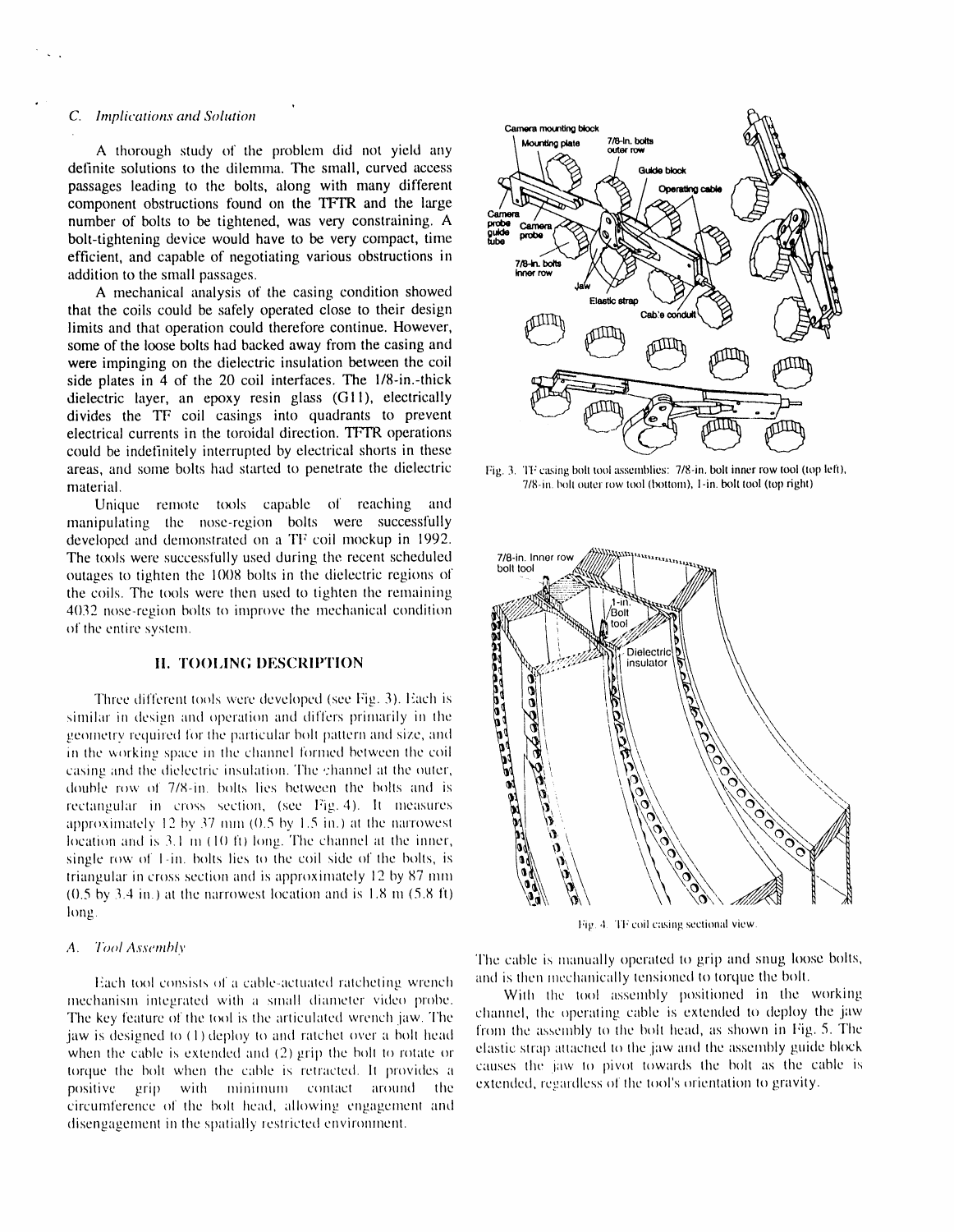

Fig. 5. 7/8-in, inner row bolt tool: jaw retracted for travel in channel (top) and jaw extended to tighten bolt (bottom).

Through a series of short cable extensions and retractions, a loose bolt is snugged against the casing, usually in a matter of seconds. The operating cable is then tensioned to several hundred pounds to torque the bolt. Once torqued, the jaw is moved away from the bolt and retracted into the guide block. In this condition, the assembly is free to move in the channel. The assembly is supported and positioned by the operating cable conduit and/or the video camera guide tube.

A tool is fed and operated from above or below the coil, depending on the bolt configuration and the side of the coil being worked. For example, the right-hand side 1-in. bolts require the tool approach from below, while the left-hand side requires a top-down approach. The video probe is fed from the opposite end of the channel and thus two control areas are involved. Operators coordinate their efforts through radio communication.

### **B.** Operating Cable

A cable drive was the key to the tool's flexibility in negotiating obstructions to the TF coils and the curved paths within the coil channels. Manual operation of the cable was preferred over powered operation because of control simplicity and speed, and the tactile feedback provided to the operator.

The size of the cable was limited by the working space in the channels, as was the length of the jaw lever arm. These, in turn, set the maximum torque that could be produced.

The cable assembly consists of a  $2.4$ -mm  $(3/32$ -in.) stainless steel cable housed in a protective conduit, and equipped with high-strength end fittings and a specially

designed T-handle, visible in Fig. 6. The tested ultimate strength of this assembly is 500 kg (1100 lb). All assemblies were load tested to 409 kg (900 lb) and operated at 273 kg (600 lb) by procedure to minimize the risk of failure. Cables were occasionally tensioned to the test load to free a jammed bolt. Neglecting friction, the 273- to 409-kg cable tension corresponds to a torque output of 14- to 21 kg-meter (100 to 150 ft-lb), which corresponds well with the torque produced on the TF coil mockup.



Fig. 6. Manual operation of tool assembly actuating cable during mock-up test operations.

Various mechanical means were used to tension the cable. Special tensioning fixtures and rigging were designed and fabricated for different areas of TFTR. The setup generally consisted of either a lever arm or a chain fall, structural support fixtures, and rigging attached directly to the T-handle with an in-line load cell to indicate tension. Special cable guide blocks were also fabricated and used to control the cable route and position during tensioning.

The location of the operating stations (above and below the machine) were dictated by the space available to operate and secure the cable tensioning equipment. Operating space was very tight, and several cable lengths were usually required to cover the whole length of a channel. For example, 4 to 6 different cable lengths were often required when operating the tool from above the machine. Removing the tool to change cables significantly delayed the operation.

#### C. Viewing

Remote operation of the tool was monitored with a 6-mm-diam video probe commercially available from Welch Allyn. A 10.7-m (35-ft) articulated Long Steer probe and Model VP 2000 controller were used. The probe utilizes a color CCD camera chip integrated with a fixed lens and iris, and halogen lighting delivered through fiber-optics. Video monitors were located at the two control stations, as shown during mock-up testing in Figs. 6 and 7.

The probe was fed to the tool assembly through a nylon tube attached to the tool assembly from the opposite end as the actuating cable. The tube provided added protection to the probe and allowed it to be independently positioned and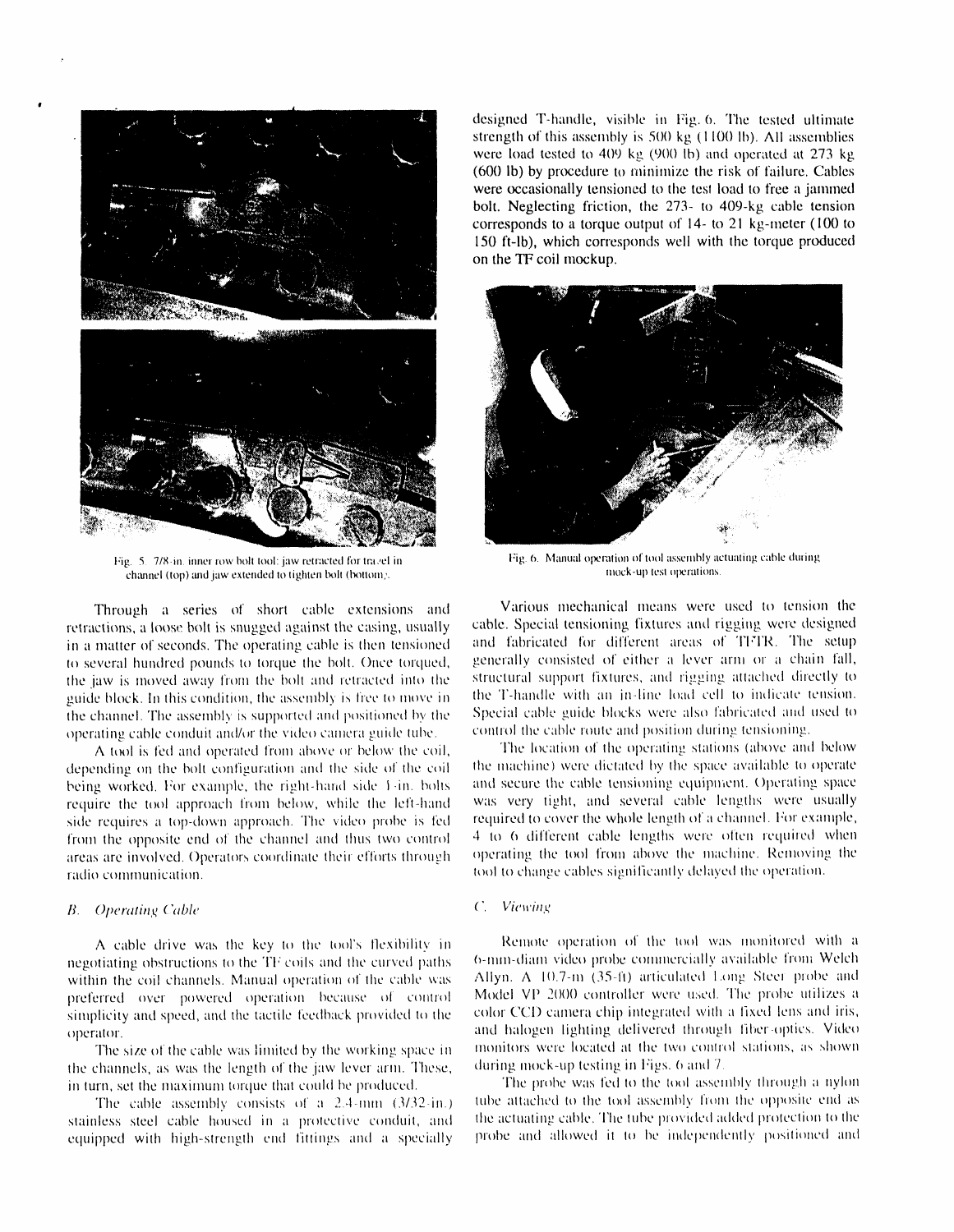controlled from the tool. As previously noted, the video tube Although the condition of the bolts varied widely among coil<br>and cable conduit were used to move and position the tool cases, on the average about 30% of the bo and cable conduit were used to move and position the tool assembly in the bolt channel.



Ib .

since the possibility of lodging a tool between coils could not of 7/8-in. bolts was in progress in September wit<br>be eliminated. This precluded the use of tool steels in the jaw, 32 bolt rows completed at the time of this be eliminated. This precluded the use of tool steels in the jaw, which was fabricated from high-strength alloys, A286, and Inconel. The remaining parts of tile assembly consisted \_t **I**V. C()N**C**q\_Ui)**I**NG **R**EMAR**K**S 304 stainless steel, *(*3**()**6**1** aluminum, and brass.

operations. Each crew consisted of a (1) tool assembly improvements are currently being studied to determine if an<br>operator, (2) cable tensioning equipment operator, (3) video increase above the normal TF coil operating cu operator, (2) cable tensioning equipment operator, (3) video increase above the normal TF coil operating current can<br>operator, and (4) data collection and general support subsequently be applied to maximize fusion performa operator, and (4) data collection and general support subsequently be applied to maximize operator. Data collected included the initial and final during the final stages of DT operation. operator. Data collected included the initial and final condition of each bolt in the inaccessible regions. Each crew was equipped with the three different tool assemblies, cable  $\overline{ACKNOWLEDGMENTS}$ tensioning equipment, and video equipment so that work could be conducted independently.

scheduled outage periods, which included many maintenance and modification activities in preparation for the TFTR's final experimental phase: dueterium and tritium (DT) James Walton. We would also like to thank Jack Mount, fueling. The first session of bolt-tightening operations was Mark Karlik, and Frank Polom for their help in develop fueling. The first session of bolt-tightening operations was Mark Karlik, and Frank Polom for their help in developing<br>initiated in February and continued through April 1993. The and fabricating the tools and Edward Hill a initiated in February and continued through April 1993. The *interpretational the tools and Edward Hill and Richause*<br>second session was in progress in August and September for their assistance in many aspects of the proje second session was in progress in August and September 1993. The crews worked an extended 10-h shift, 6 days per week during these periods. The **interval of the interval of the interval of the interval of the interval of the interval of the interval of the interval of the interval of the interval of the interval of the interval of th** 

The bolts in the dielectric nose regions, 1008 bolts in 24 bolt rows, were all torqued in approximately 6 weeks. Once proficient with the equipment, each crew could typically complete one row of bolts per day. Most of this time was required for equipment setup and cable assembly changes.

loose. *An* additional 25% appeared tight but rotated when torqued, indicating that they were tight to less than 100 ft-lb.

### *B*. *Remaining Casing Bolts*

Completing the dielectric region bolts successfully demonstrated the tooling and completed the original job scope. The decision was then made to apply the tooling to the bolts in the remaining 16 coil interfaces to improve the mechanical condition of the entire system. The ability to tighten bolts in the nondiele*c*tric regions had previously been demonstrated on the TF coil mockup. A spacer block was added to the side of each tool assembly in order to span the wider channel.

A total of  $4032$  bolts exist in the nose regions of the remaining 16 coil interfaces. The l-in. bolts were addressed first because they had the highest percentage of loose bolts. These were completed in approximately 3 weeks and Fig. 7. Video probe camera control during mock-up test operations. demonstrated the ability to operate the tooling at every coil interface. Special fixtures and cable-routing techniques were *D. Tool Materials* **required in some locations due to extensive obstructions. The** inner row of 7/8-in. bolts was started near the end of the first Nonmagnetic materials were used in the tool assembly outage period and then completed in August. The outer row<br>e the possibility of lodging a tool between coils could not of 7/8-in, bolts was in progress in September with

The development and application of the remote tooling 111. APPLICATION RESULTS AND STATUS presented in this paper has helped prepare TFTR for its final phase of operation by improving the structural integrity and reliability of the TF coil system. In addition, these *Two* operating crews performed the bolt-tightening reliability of the TF coil system. In addition, these rations. Each crew consisted of a (1)-tool assembly improvements are currently being studied to determine if an

d be conducted independently.<br>Bolt-tightening operations were conducted during two TFTR technicians who performed the field work during TFTR technicians who performed the field work during development and application. In particular, we would like to thank the two operating crew leaders, Frank Terlitz and James Walton. We would also like to thank Jack Mount,

*A. Dielectric Region Bolts* **111 M. Harmsen et al., "Tokamak Fusion Test Reactor** System Description, SD-3D, Toroidal Field Coils,"<br>Rev. 1, PPPL document, November 1982.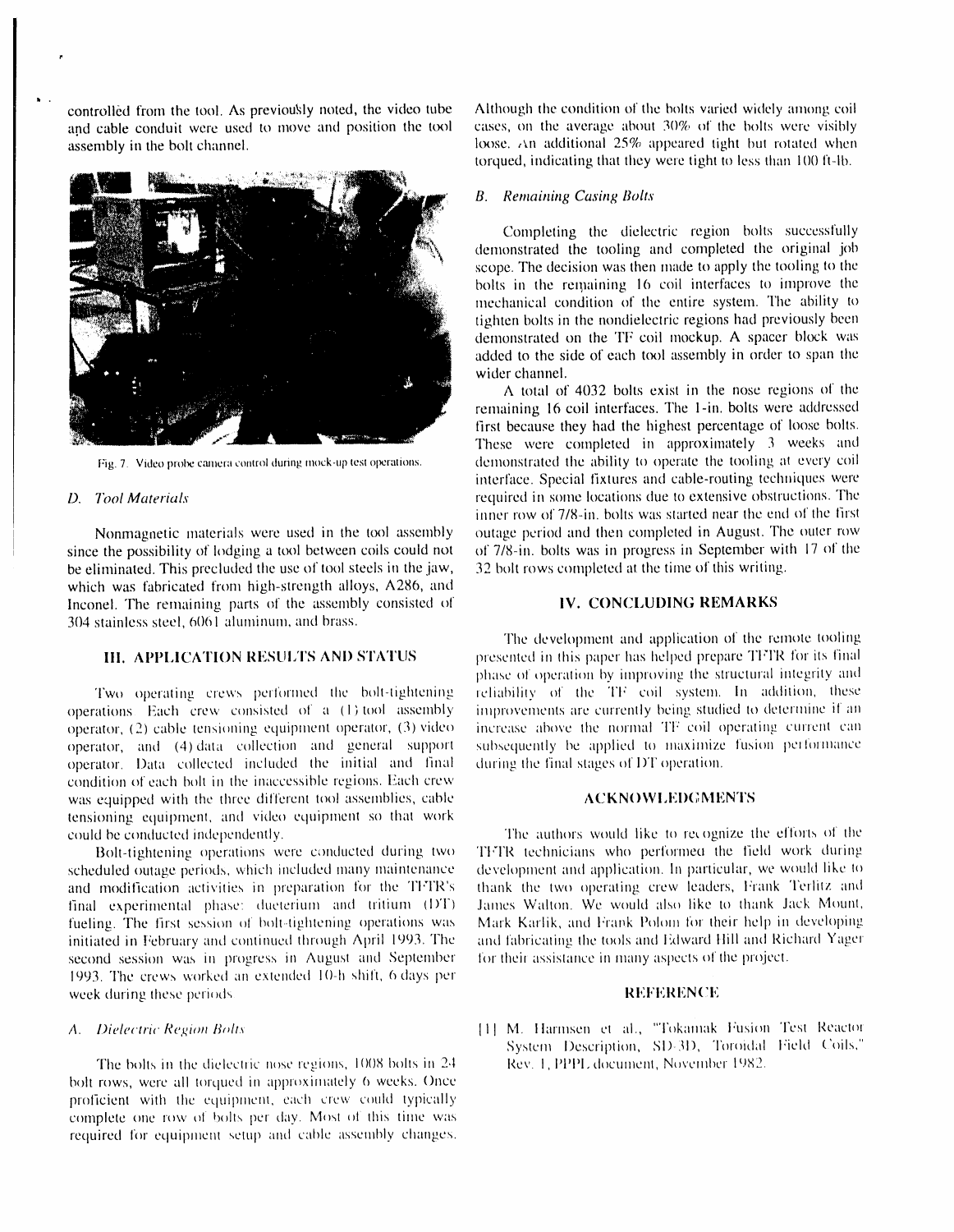